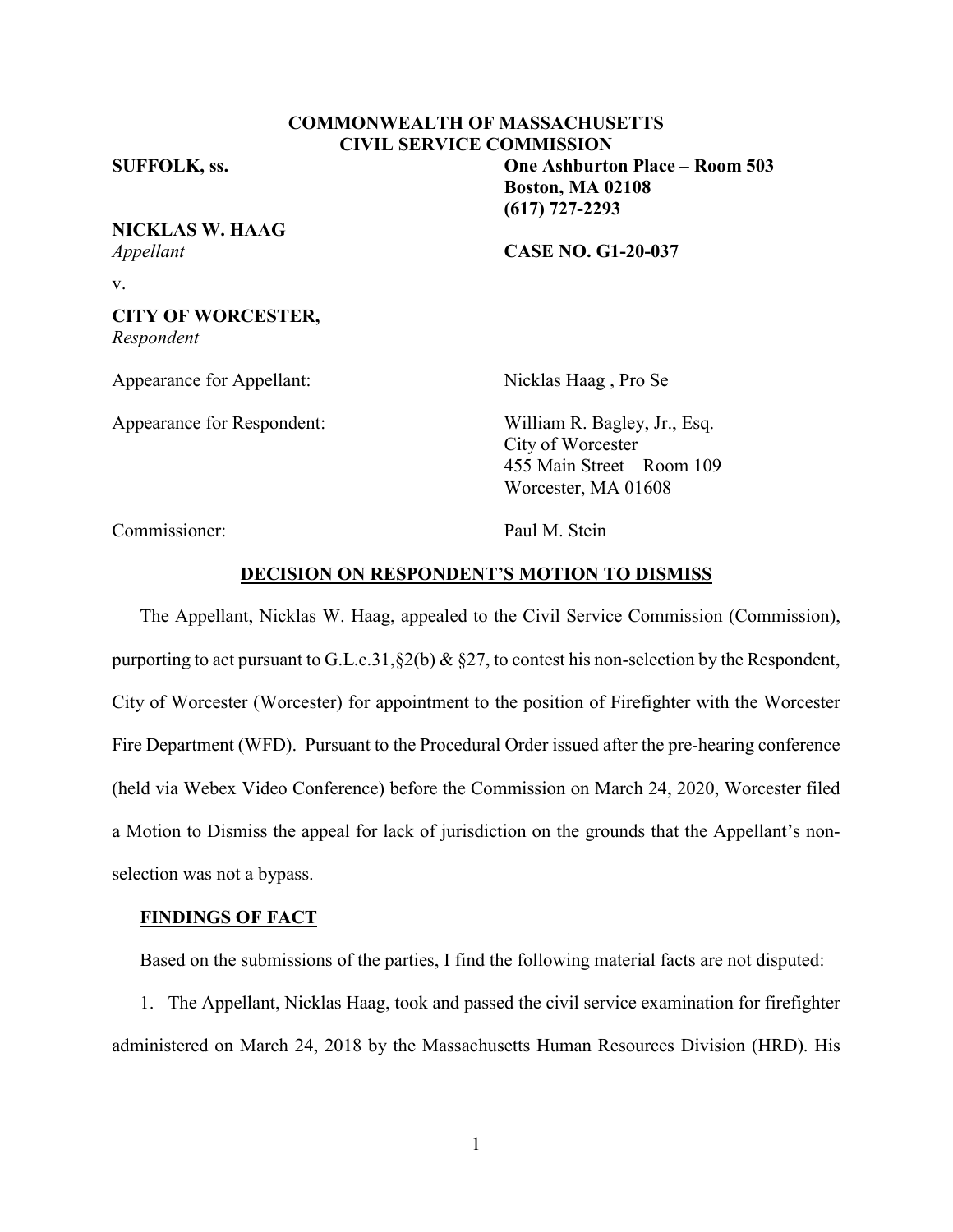name was placed on the eligible list established on December 1, 2018. *(Administrative Notice [HRD Letter on File]; Stipulated Facts)*

2. On July 19, 2019, HRD issued Certification #06487 to Worcester for appointment of new WFD Firefighters. Mr. Nicklas's name was listed on the Certification in the 22<sup>rd</sup> tie group. Eventually, Worcester made 27 appointments from the Certification, including candidates whose names appeared in the 22<sup>nd</sup> tie group. No candidates ranked below the 22<sup>nd</sup> tie group were appointed. (*(Administrative Notice [HRD Letter on File]; Stipulated Facts)*

3. By letter dated February 4, 2020, sent by certified mail, Worcester informed Mr. Haag that he had been "bypassed". *(Claim of Appeal;Stipulated Facts)*

4. On March 5, 2020, Mr. Haag filed this appeal. (*Claim of Appeal*)

## **APPLICABLE LEGAL STANDARD**

A motion to dismiss an appeal before the Commission, in whole or in part, may be filed pursuant to 801 C.M.R. 1.01(7)(h). These motions are decided under the well-recognized standards for summary disposition as a matter of law, i.e., "viewing the evidence in the light most favorable to the non-moving party", the undisputed material facts affirmatively demonstrate that the nonmoving party has "no reasonable expectation" of prevailing on at least one "essential element of the case". See, e.g., Milliken & Co., v. Duro Textiles LLC, 451 Mass. 547, 550 n.6, (2008); Maimonides School v. Coles, 71 Mass.App.Ct. 240, 249 (2008); Lydon v. Massachusetts Parole Board, 18 MCSR 216 (2005)

#### **ANALYSIS**

The undisputed facts, viewed in a light most favorable to Mr. Haag, establish that Worcester's letter dated February 4, 2020 erroneously stated that he was "bypassed" for appointment, when, in fact, he was not bypassed within the meaning of G.L.c.31,§2(b) & G.L.c.31, §27. In particular, a